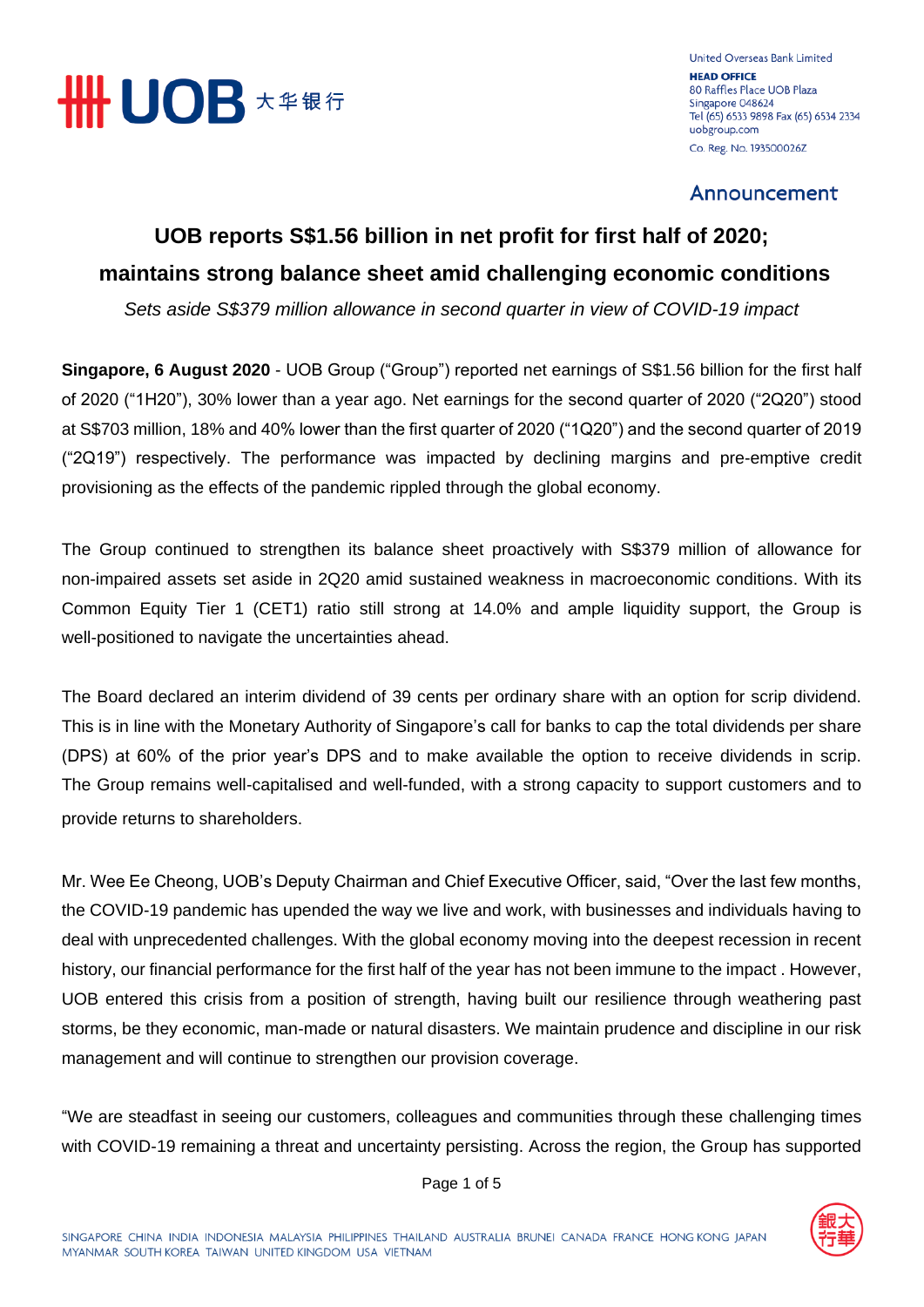

more than one million individual and business customers with loan moratoria and other relief measures that amount to about 16% of our total loans. Our strong balance sheet, robust capital and liquidity positions equip us well to navigate the uncertain macro environment ahead and in sharpening our service and digital capabilities. These include the recent expansion of our mobile-only digital bank, TMRW, to Indonesia, to serve the needs of the young and digitally-savvy population there. We remain confident of Asia's fundamental strengths and prospects and uphold our long-term commitment to building a sustainable franchise in the region."

#### **Financial Performance**

#### **1H20 versus 1H19**

The Group reported net earnings of S\$1.56 billion, 30% lower than a year ago ("1H19"), as more allowance for non-impaired assets was set aside in anticipation of further deterioration in the macroeconomic outlook due to the pandemic.

Net interest income decreased 6% year-on-year to S\$3.05 billion, driven by declining margins alongside concerted interest rate cuts across the regional markets as policy-setters attempted to cushion economic headwinds and to protect the productive capacity of their economies.

Net fee and commission income was 4% lower at S\$960 million, mainly due to reduced consumer spending on credit cards and slower loan disbursement fees that resulted from the economic contraction. This was partially offset by higher wealth management and fund management fees, largely in the first quarter of 2020.

Other non-interest income dropped 12% to S\$657 million. Trading and investment income declined 11% to S\$517 million due to lower net trading income, partially offset by higher gains from investment securities.

On business segments' performance, Group Retail's income was marginally lower at S\$2.06 billion as the impact from margin compression was partly moderated by healthy volume growth and higher wealth fees. Assets under management expanded by 9% to S\$129 billion, of which 60% was from overseas customers across the Group's network in Southeast Asia. Group Wholesale Banking's income was relatively stable at S\$2.05 billion, with cross-border income easing marginally in line with slower business activity across the

Page 2 of 5

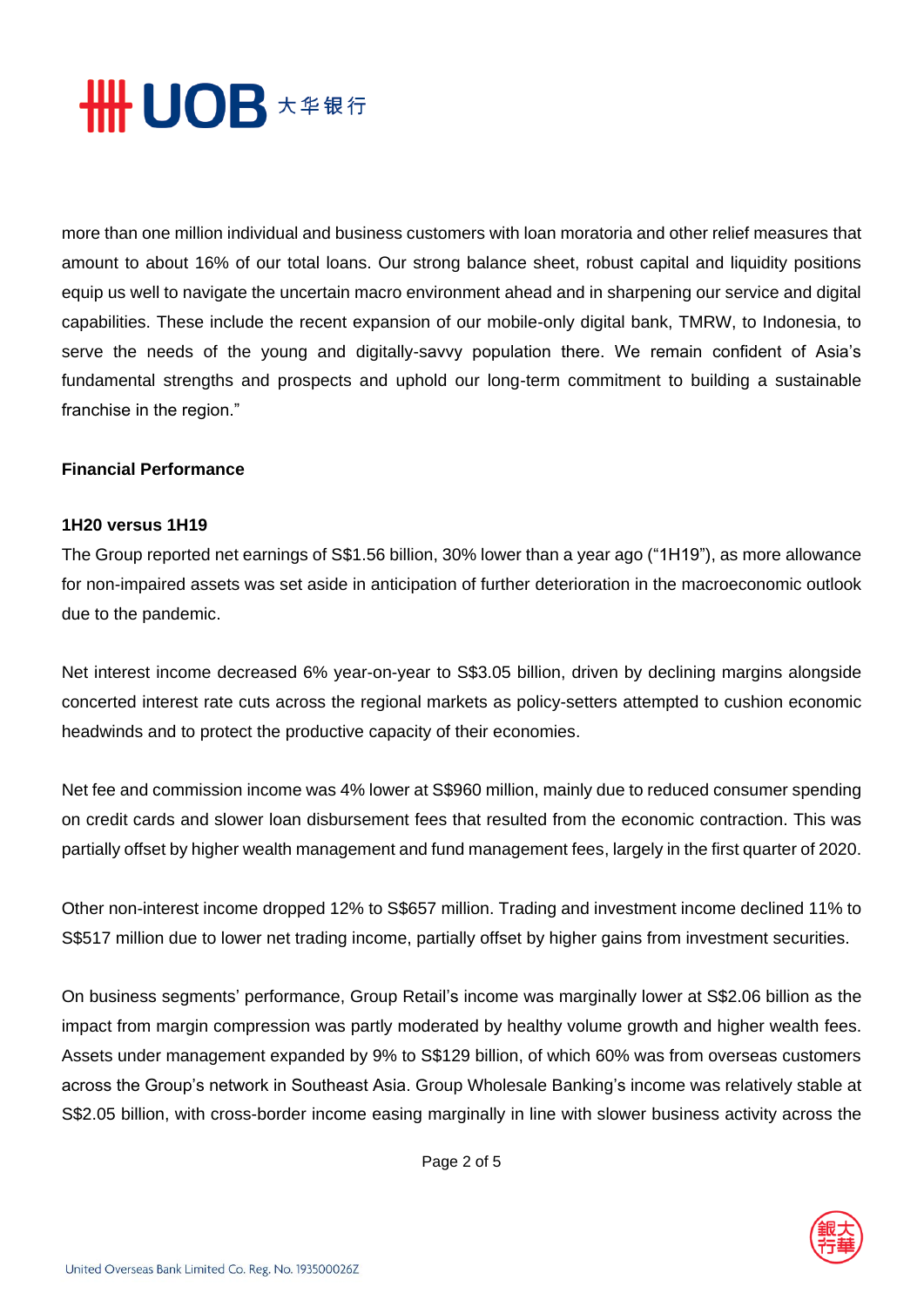

region. Global Markets performed better as income benefitted from the sharp downward movement in interest rates during the early part of this year.

Total expenses decreased 3% to S\$2.13 billion from lower staff costs and reduced discretionary spend. The cost-to-income ratio for 1H20 was higher at 45.6% on the back of declining operating income.

Total allowance increased to S\$682 million in 1H20 from S\$144 million a year ago when the credit environment was fairly benign. Given the significantly weakened macroeconomic outlook as a result of COVID-19, additional allowance was set aside pre-emptively for non-impaired assets. The allowance on impaired assets was also higher, largely from a few major customers in Singapore. These brought the total credit costs on loan for the half year to 52 basis points, 39 basis points higher than 1H19.

#### **2Q20 versus 2Q19**

2Q20 net earnings of S\$703 million was 40% lower than the same quarter last year, mainly due to lower margins and higher credit costs.

Net interest income decreased 12% to S\$1.46 billion, as margin compression offset the loan growth of 3%. Net fee and commission income was 15% lower at S\$445 million, as movement restrictions across the region weighed on customer activities. Trading and investment income declined to S\$294 million from S\$311 million a year ago, largely due to lower net trading income.

Total operating expenses decreased 8% to S\$1.04 billion in line with lower income. The cost-to-income ratio for the quarter was 46.0%.

Total allowance rose to S\$396 million from S\$51 million a year ago, as additional allowance was set aside for non-impaired assets which brought total credit costs for the quarter to 67 basis points.

### **2Q20 versus 1Q20**

Compared with the previous quarter, net profit for 2Q20 was 18% lower.



Page 3 of 5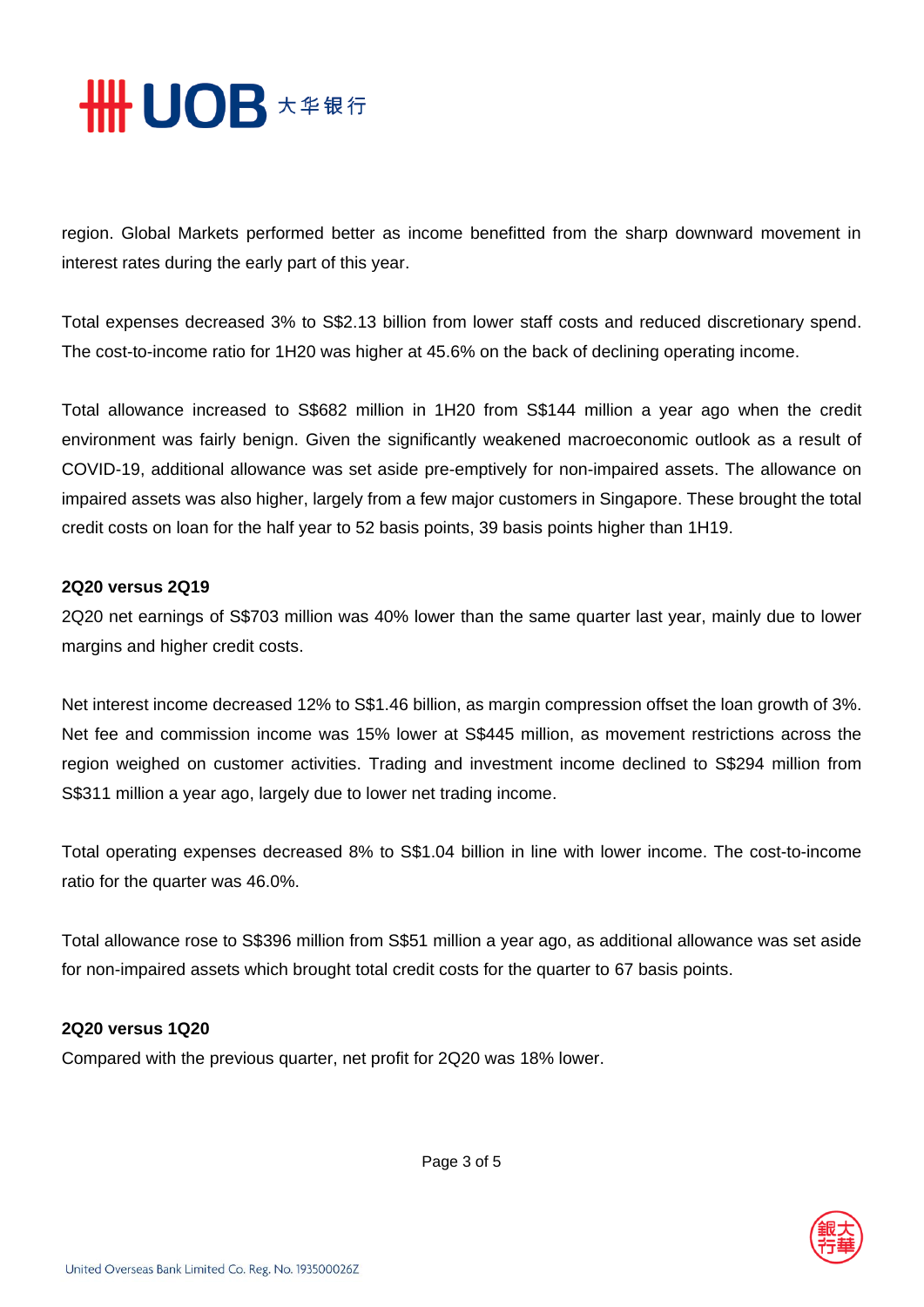

Net interest income decreased 9% from declining margins across the regional markets. Net fee and commission income fell 14% to S\$445 million, mainly due to lower credit card and wealth management fees. Other non-interest income increased 20% to S\$359 million, mainly from higher trading and investment income as financial markets gradually recovered from the early shocks of COVID-19, unwinding some unrealised losses from the previous quarter.

In tandem with lower operating income, total operating expenses decreased 4%, mainly from the drop in staff costs, occupancy-related expenses and discretionary spend.

Total allowance increased 39% to S\$396 million, largely due to higher allowance on non-impaired assets.

## **Asset Quality**

The Group's non-performing loan (NPL) ratio stood at 1.6% for 2Q20, unchanged from last quarter as NPL formation was low this quarter. A further S\$379 million in allowance for non-impaired assets was taken in 2Q20, strengthening the non-performing assets coverage to 96% or 230% after taking collaterals into account.

# **Capital, Funding and Liquidity Positions**

The Group's liquidity and funding positions remained robust with this quarter's average all-currency liquidity coverage ratio (LCR) at 136% and net stable funding ratio (NSFR) at 119%, well above the minimum regulatory requirements. The loan-to-deposit ratio (LDR) was stable at 85.8%.

Coupled with the strong CET1 ratio of 14.0%, the Group is well-equipped to support its customers through the challenging times.

- Ends -